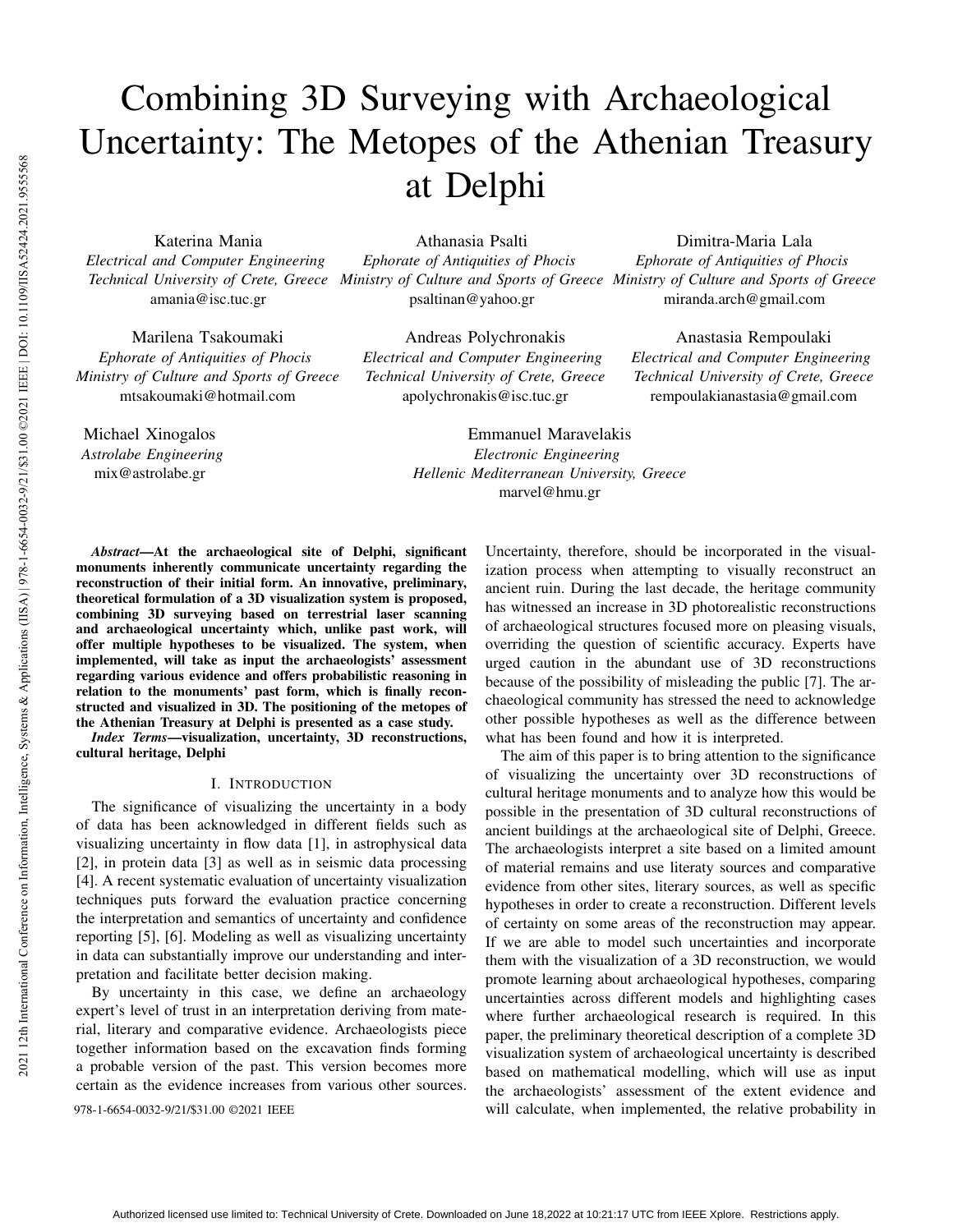relation to how these parts existed in the past, reconstructed and visualized in 3D. Therefore, it will be possible for different parts of a building to be associated with varied probabilities in relation to whether the actual reconstruction is accurate and at which degree, thus, offering multiple reconstructed options regarding the form of an architectural structure in the past.

whether a reconstructed option was accurate, the distribution changed and it was clear which is the preferable option based on combined opinions by experts. This mathematical rationale is much closer to how archaeologists think in relation to different hypotheses compared to previous work [11], [9].



Fig. 1. The 3D model of the Athenian Treasury monument

#### II. BACKGROUND

Representing uncertainty is through the use of Bayesian probability, reflecting traditional logic and subjective beliefs [8]. Earlier work on the visualization of uncertainty for archaeological reconstructions showcased 3D reconstructions of a Romano-British building consisting of hypothetical and recovered parts based on opacity levels; the more opaque a section of the 3D reconstruction, the more certain it was that its past form was as visualized [9]. A visualization framework supporting the mathematical modeling of uncertainty was implemented using networked interactive graphics to display the reconstructions [10]. In this work, archaeologists could not update their belief related to new evidence uncovered in excavations, because neither of the employed Bayesian or Possibility theory could handle such updates.

More recently, a fuzzy logic model was proposed for calculating the archaeological uncertainty of the ancient Roman temple of Diana in Nemi, Italy [11]. The visualization was based on transparency and colour visualization. 3D reconstructions of this site were presented quantifying uncertainty by a fuzzy logic approach. The resulting reliability value signified how reliable the 3D reconstructed part was in relation to evidence [12]. This scale ranged from zero (0) to one (1), where value 0 means that something is totally unreliable, while value 1 means that something is absolutely reliable. There was strong dependence of the reliability metric on the order in which the building's historical evidence of the reconstruction and objects were added to the fuzzy logic model, therefore, the model did not produce accurate reliability results.

Recent work tried to resolve such issues [13]. Concentrating on the Palace of Zakros in Crete, Greece, three potential reconstructions for every spatial location in the Palace of Zakros were visualized in 3D. The distribution did not give 0 probability values in any of the reconstructed options. After archaeologists communicated their assessment in relation to



Fig. 2. 3D shaded model of a metope in greyscale

## III. THE ATHENIAN TREASURY AT DELPHI: CASE STUDY

The archaeological site of Delphi lies on the slopes of Mount Parnassus in central Greece and it was one of the most prominent religious centres of ancient Greece, which gained power and fame because of the sanctuary and oracle of Apollo Pythios. The extended excavations at the site have brought to light the sanctuary of Apollo and monuments such as the sanctuary of Athena Pronaia, the Gymnasium, the Castalian Spring, the Stadium. Delphi is considered as a relatively well-known site of the ancient Greek civilisation, because of the quantity of the extant evidence: archaeological findings, architectural remains and philological texts have allowed a reconstruction of the buildings, as well as of the activities that took place there. Nevertheless, several details of the ancient site still constitute issues of scientific dispute among archaeologists, architects and historians.

One of these points of archaeological uncertainty is the exact positioning of the metopes of the Athenian Treasury, the building which housed the votive offerings of the city of Athens and its citizens. The treasury has been built at a time when Athens was reaching its economic and political peak, around the beginning of the 5th c. B.C., a little before or after the battle of Marathon and the victory of the Athenians against the Persians. It was a small doric building, shaped like a temple in antis, however, its construction completely by Parian white marble and its vast sculptural program made it as one of the most luxurious treasuries of the sanctuary.

The metopes of the Athenian Treasury are widely considered as masterpieces of ancient Greek sculpture, as well as testimonies of the transition from the archaic to the classical art. Despite several evidence for the metopes preserved, they do not suffice to determine their exact positioning and order on the building. In the framework of this project, three different proposals will be thoroughly examined: the first is the proposal by Pierre De la Coste Messelière [14], who was the first to publish the metopes in detail in 1957, the second is the proposal by Klaus Hoffelner [15] and the third the proposal by Clemente Marconi [16]. These proposals have a common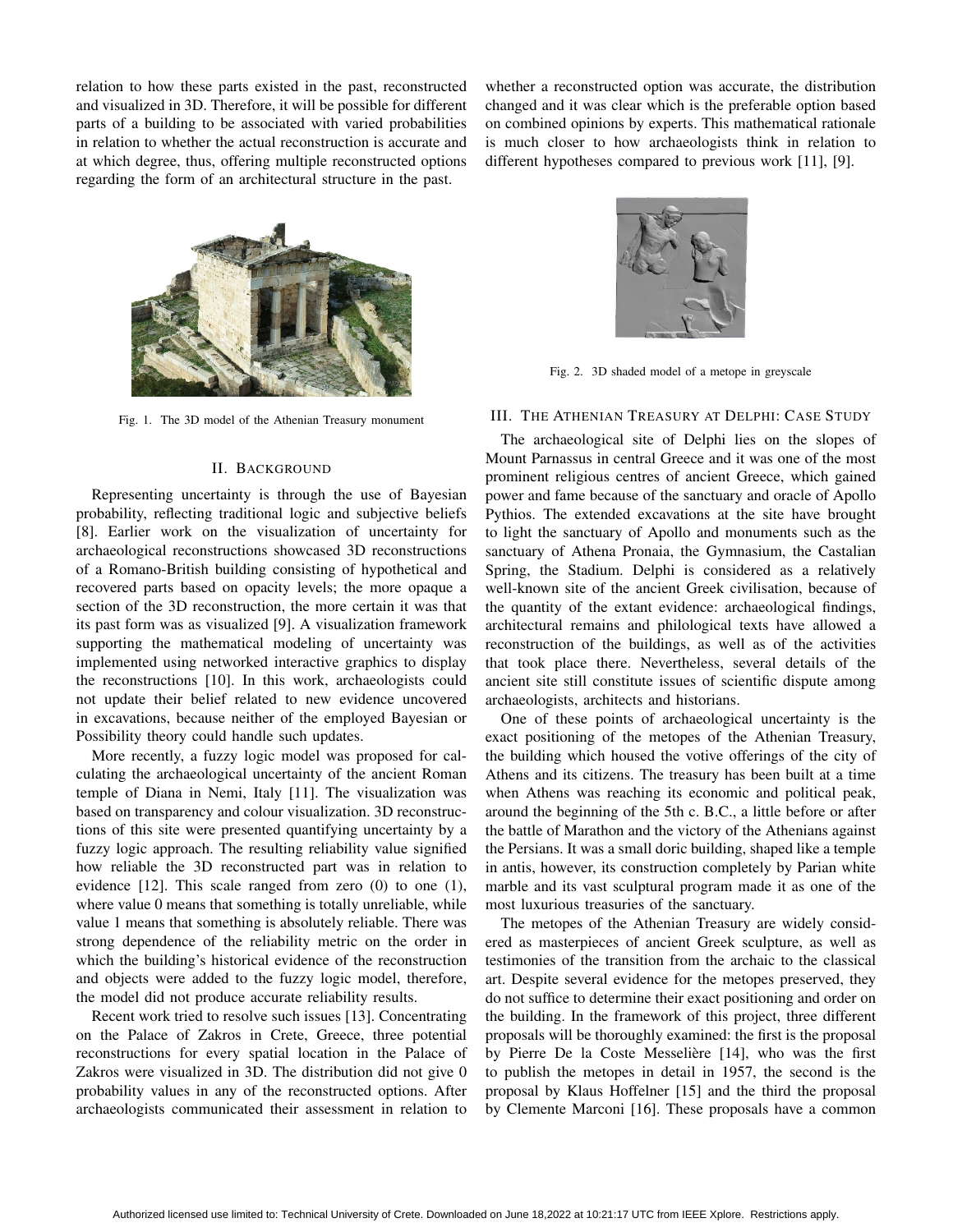basis, namely they take into account a series of evidence that is mainly undisputed. First of all, the vast majority of the fragments under examination is attributed with certainty to the metopes of the Athenian Treasury, because of their material, dimensions and technique. Secondly, there is no doubt on the total number of the metopes: 30 metopes in total, 9 on each long side (north and south) and 6 on each narrow side (east and west). Furthermore, the mythological themes of the metopes are also certain: the metopes depict the labours of Theseus, the mythical king and founder of Athens; the labours of Herakles, a panhellenic hero, with extra importance being given to a specific labour, the cattle of Geryon; and an Amazonomachy, the mythical battle between the Greeks and the female warriors named Amazons, in which both Herakles and Theseus took part. What is, however, disputed is which cycle would be depicted on which side. Comparative research has shown that the metopes of one side would be attributed to the same mytholological cycle, but one mythological cycle could be expanded to more than one side.

Out of the 30 metopes, only metope no 5 can be placed with undisputed certainty on the building: it depicts the mythical meeting of Theseus with the goddess Athena and it was located in the middle of the south side of the Treasury, where it could be seen by the visitors walking on the Sacred Way, from the main entrance of the sanctuary to the Temple of Apollo. The goddess had a bonze helmet on her head, which expanded above the top border of the metopes. Therefore, a small cutting had to be made to the cornice above, a cutting which has been located and identified with certainty. Furthermore, scholars accept that all the metopes of the south side would depict the labours of Theseus. Besides that, the rest of the evidence (i.e. the philological texts, the exact founding location of each fragment or the exact dimensions of the metopes) does not provide information on the exact positioning of the metopes. Therefore, each theory is mainly based on slightly different proposals on the identification of certain metopes and on the ambiguity of the attribution of others to a mythological cycle. For example, De la Coste Messelière believes that metope no 5, depicting Theseus with the Amazon Penthesileia should be attributed to the mythological cycle of Theseus [14], whereas Hoffelner and Marconi believe that it should be attributed to the mythological cycle of the Amazonomachy [15], [16].

De la Coste Messeliere has concluded that the south side ` would be occupied by the labours of Theseus, the east by the Amazonomachy, the north by the labours of Herakles and the west by the cattle of Geryon. Hoffelner suggested that the Amazonomachy would occupy the north side and the labours of Herakles the east side. Finally, Marconi has claimed that the Amazonomachy would occupy the east and west sides, whereas the labours of Herakles, including the cattle of Geryon, should be positioned on the north side. Therefore, the exact positioning of the metopes of the Athenian Treasury remains uncertain, and it probably will remain so, unless new and more defining evidence come to light.



Fig. 3. Textured 3D model of an amazon statue formerly located at an acroterion of the temple

#### IV. GEOMETRICAL INFORMATION

The first item of archaeological evidence to be used, when the system is implemented, as input to the formulation of archaeological uncertainty visualization is the geometry derived from the 3D model of the Athenian Treasury Monument and parts of its architectural sculpture. User requirements from archaeologists and surveying engineers, including level of detail, type of 3D products, colorization requirements and selection of a co-ordinate system of reference, were set at an early stage of the project [17]. Terrestrial 3D laser scanning and aerial photogrammetry were combined in order to obtain a geometrically accurate 3D model with realistic textures from RGB images. A Faro X130 scanner was used for the 3D scanning, while a total number of 823 high resolution images, were captured with a Phantom 4 RTK UAV in a photogrammetric flight procedure. Combined point cloud and imagery data were processed in Reality Capture software and a complete textured 3D model of the Athenian Treasury Monument was produced (Figure 1). Moreover, the extant metopes of the Athenian Treasury, as well as other pieces belonging to the building's architectural sculpture, all exhibited at the Archaeological Museum of Delphi, where also scanned, using an Artec Eva 3D optical handheld scanner, to provide highdetail 3D textured models (Figures 2, 3). 3D scanning of the archaeological site as well as relevant objects will be combined with 3D reconstructions of missing parts when the system is completed, offering multiple hypotheses of the past.

#### V. METHODOLOGY

The aim of this research is to ultimately develop a visualization system incorporating 3D reconstructions of focal points at Delphi incorporating uncertainty for each reconstructed option visualized in 3D using Bayesian logic and taking as input archaeologists' evaluation of the existing evidence. We are focusing on the Athenian Treasury monument (Figure 1). The uncertainty in this case study regards the exact positioning of each of the 30 metopes of the building. As mentioned above, three hypotheses are examined, each one proposed and analysed by a different scholar: the first by De La Coste-Messelière in 1957 [14], the second by Hoffelner in 1988 [15] and the third by Marconi in 2006 [16]. The methodology proposed consists of the following steps:

Step 1: Discussions conducted with expert archaeologists put forward three types of evidence defining the arrangement